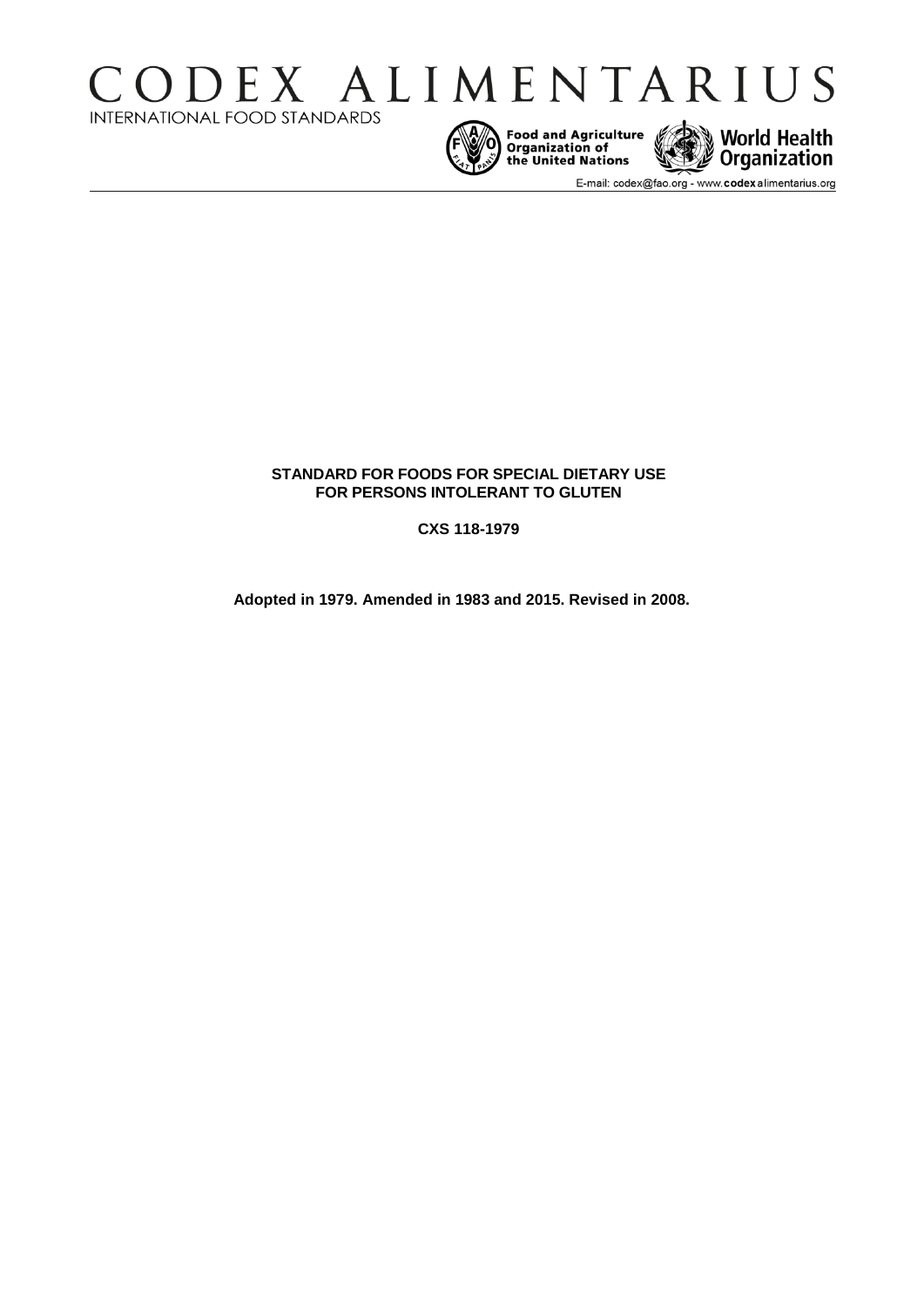### **1. SCOPE**

- **1.1** This standard applies to foods for special dietary uses that have been formulated, processed or prepared to meet the special dietary needs of people intolerant to gluten.
- **1.2** Foods for general consumption which by their nature are suitable for use by people with gluten intolerance may indicate such suitability in accordance with the provisions of Section 4.3.

### **2. DESCRIPTION**

### **2.1 Definitions**

The products covered by this standard are described as follows:

### **2.1.1** *Gluten-free foods*

Gluten-free foods are dietary foods

- a) consisting of or made only from one or more ingredients which do not contain wheat (i.e. all *Triticum* species, such as durum wheat, spelt, and khorasan wheat, which is also marketed under different trademarks such as KAMUT), rye, barley, oats<sup>1</sup> or their crossbred varieties, and the gluten level does not exceed 20 mg/kg in total, based on the food as sold or distributed to the consumer, and/or
- b) consisting of one or more ingredients from wheat (i.e. all *Triticum* species, such as durum wheat, spelt, and khorasan wheat, which is also marketed under different trademarks such as KAMUT), rye, barley, oats<sup>1</sup> or their crossbred varieties, which have been specially processed to remove gluten, and the gluten level does not exceed 20 mg/kg in total, based on the food as sold or distributed to the consumer.

### **2.1.2** *Foods specially processed to reduce gluten content to a level above 20 up to 100 mg/kg*

These foods consist of one or more ingredients from wheat (i.e., all *Triticum* species, such as durum wheat, spelt, and khorasan wheat, which is also marketed under different trademarks such as KAMUT), rye, barley, oats<sup>1</sup> or their crossbred varieties, which have been specially processed to reduce the gluten content to a level above 20 up to 100 mg/kg in total, based on the food as sold or distributed to the consumer.

Decisions on the marketing of products described in this section may be determined at the national level.

#### **2.2 Subsidiary Definitions**

#### **2.2.1** *Gluten*

For the purpose of this standard, "gluten" is defined as a protein fraction from wheat, rye, barley, oats<sup>1</sup> or their crossbred varieties and derivatives thereof, to which some persons are intolerant and that is insoluble in water and 0.5M NaCl.

#### **2.2.2** *Prolamins*

-

Prolamins are defined as the fraction from gluten that can be extracted by 40 - 70% of ethanol. The prolamin from wheat is gliadin, from rye is secalin, from barley hordein and from oats<sup>1</sup> avenin.

It is however an established custom to speak of gluten sensitivity. The prolamin content of gluten is generally taken as 50%.

### **3. ESSENTIAL COMPOSITION AND QUALITY FACTORS**

- **3.1** For products referred to in 2.1.1 a) and b), the gluten content shall not exceed 20 mg/kg in the food as sold or distributed to the consumer.
- **3.2** For products referred to in 2.1.2 the gluten content shall not exceed 100 mg/kg in the food as sold or distributed to the consumer.
- **3.3** Products covered by this standard substituting important basic foods, should supply approximately the same amount of vitamins and minerals as the original foods they replace.
- **3.4** The products covered by this standard shall be prepared with special care under Good Manufacturing Practice (GMP) to avoid contamination with gluten.

<sup>1</sup> Oats can be tolerated by most but not all people who are intolerant to gluten. Therefore, the allowance of oats that are not contaminated with wheat, rye or barley in foods covered by this standard may be determined at the national level.